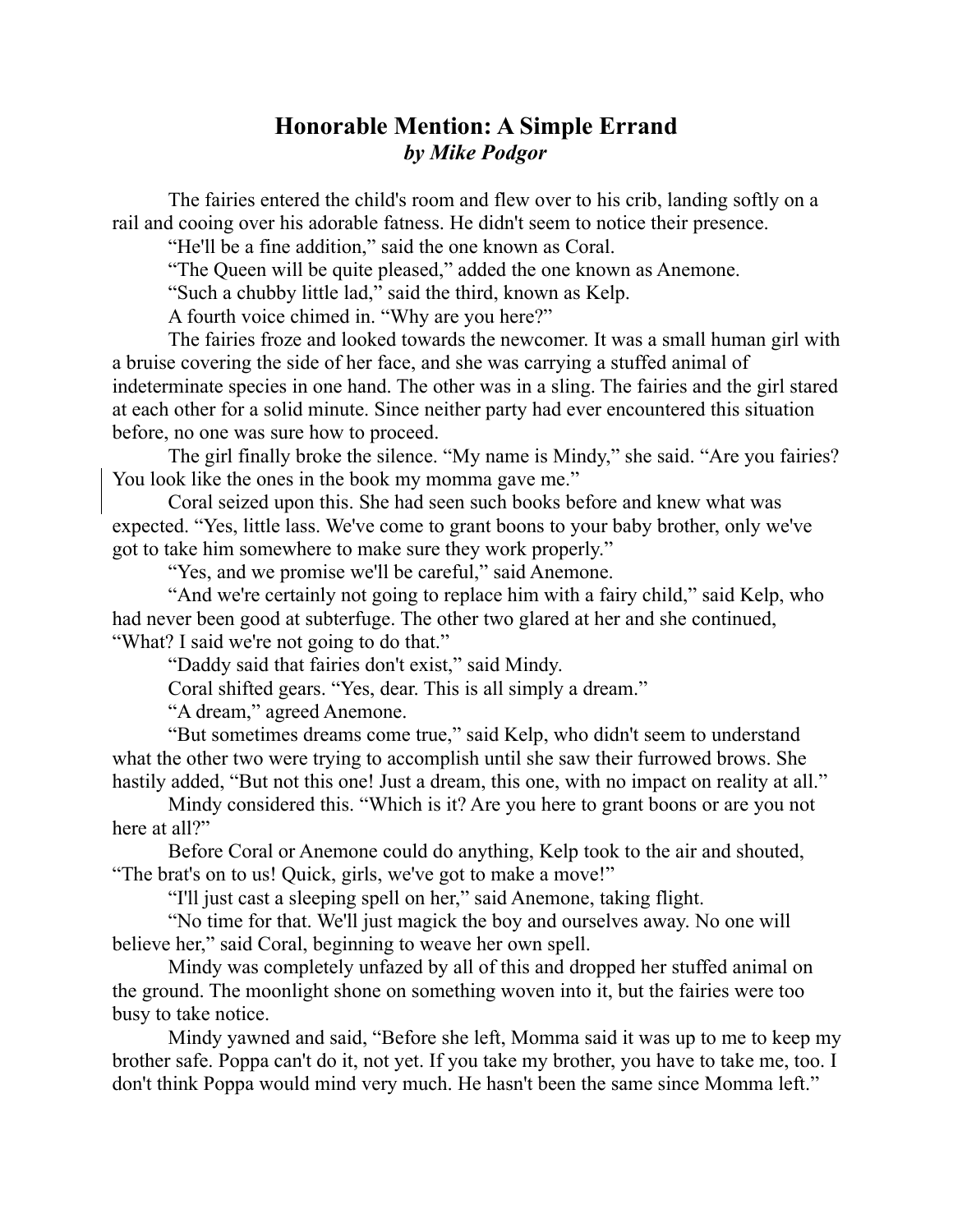The fairies looked at the sling and then at the girl's face. Coral raised a hand and the trio retreated to a corner of the ceiling. "All right, so what do you think we're looking at here?"

Kelp looked at the girl. "I think maybe it was an accident in one of those carriages they travel in? Always dangerous, those."

"We could take them both. I don't think we'd even need to leave a fairy child," said Anemone.

"I don't know, it all seems a bit trap-like to me," said Coral. "Besides, situations like this never go well for the fae. I think we should just leave."

"Oh, yes. And if we took both of them, the father's suffering might lift and he'd take up arms against us," added Anemone.

"Well, I want to fill the quota," said Kelp.

"I think I saw another baby a few houses down," suggested Coral, but it was too late.

Before the others could stop her, Kelp floated over to the baby boy and began to weave a transport spell. Coral and Anemone moved to stop her, but it was already too late.

Mindy's mouth moved and made words a girl her age couldn't have known the meaning of, ancient words with deep origins. The stuffed animal rose to its feet. Light shone off iron weaved into its arms and legs with mystic thread that altered itself to accommodate the creature's new proportions.

It swiped, knocking Kelp into the wall and ending her spell. Coral flew toward her and was stepped on by a giant plush paw. Anemone hesitated in the air, and the stuffed creature opened an impossible maw and swallowed her whole. Coral regained her senses just in time to see Mindy peek out from behind her guardian.

"Momma said to protect him," she said. "I've been reading her book. So I know about fairies."

Coral realized that the book might not be the kind she thought it was. "Yes, yes! We'll let the others know! We'll stay away!"

"I'm sorry about your friend," said Mindy, as Coral weaved a spell to get her and Kelp the hell out of there.

Once they were gone, the stuffed creature's magic no longer sensed any other arcane presence. It shrank back into a small stuffed creature of indeterminate species, and Mindy took its paw in her hand. She made sure her brother was all right. He had slept through the whole thing. She dropped her stuffed creature to reach through the bars of the crib and squeeze his little hand. Then she scooped her guardian back up and found her dad in his study.

"It was fairies this time, Poppa," she said.

Her father looked up from his research into how to resurrect the dead with a small smile and said, "Then this might work."